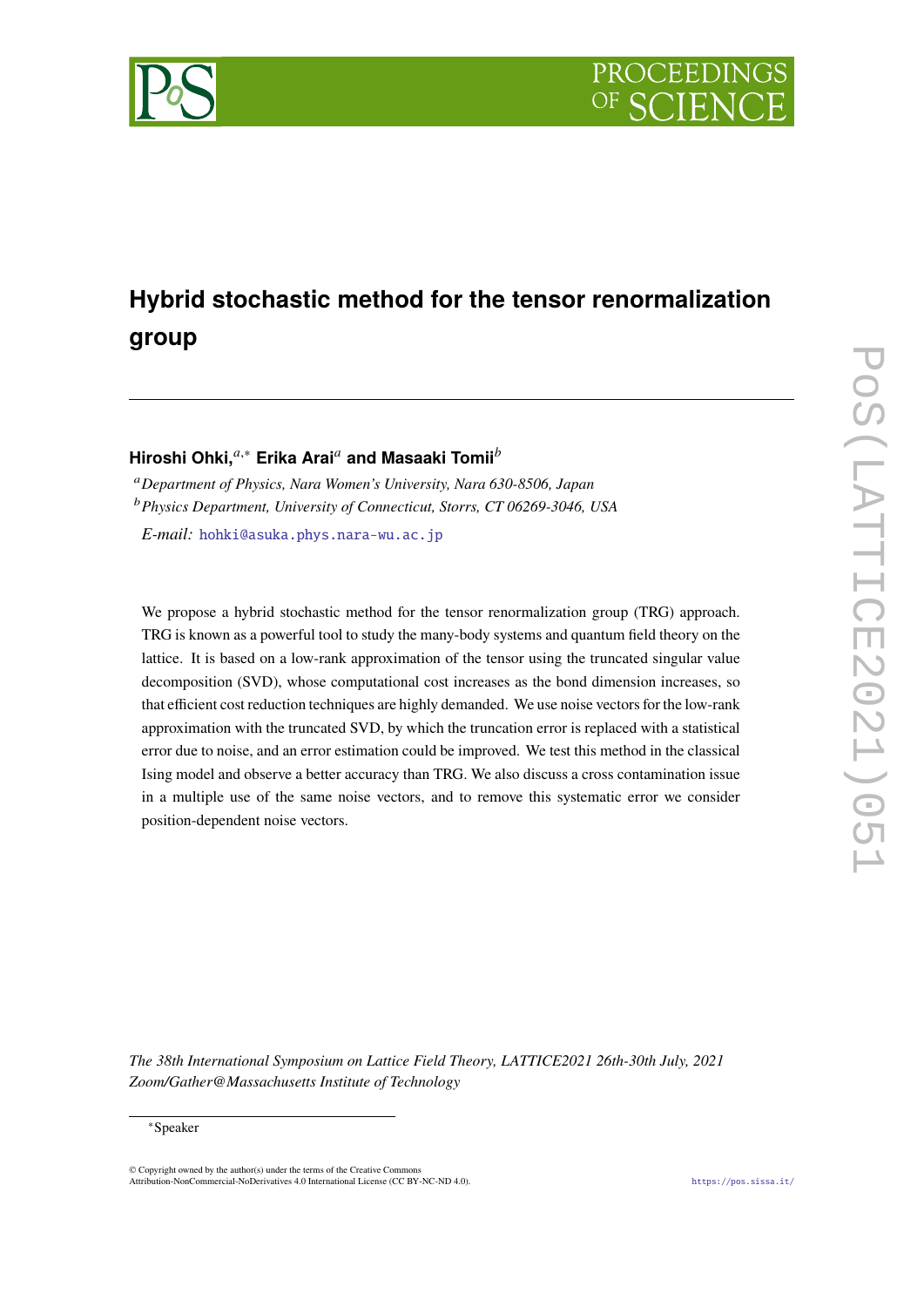#### **1. Introduction**

The tensor network is a powerful tool to study the many-body systems and quantum field theory on the lattice. In a tensor network representation the partition functions can be obtained by contracting the tensor products. One efficient and simple algorithm for a tensor contraction is the tensor renormalization group (TRG) approach [\[1\]](#page-7-0). Since TRG is a fully deterministic algorithm, there is no sign problem and this method can also be applied to systems with a complex action such as finite density QCD, the real-time dynamics that are not easily accessible by the Monte Carlo methods.

TRG is a very efficient numerical method of a coarse graining, but contracting the tensor products is still the most time-consuming part, whose computational cost scales as e.g.,  $O(D_{\text{cut}}^6)$ in the 2-D Ising model, where  $D_{\text{cut}}$  is the truncated bond dimension used in the singular value decomposition (SVD). The computational cost significantly increases as the bond dimension increases, so that efficient cost reduction techniques are highly demanded. In addition, there exists a systematic error, which arises from the truncation in the SVD. Since an estimation of systematic errors becomes difficult when the system becomes more complicated, it is important to investigate a possibility of an alternative approach to improve the error estimation that can be easily implemented on tensor networks. It is also known that a short-distance effect remains after coarse graining [\[2\]](#page-8-0), and the resulting coarse-grained tensor does not obey a correct RG transformation. To obtain a physically correct RG flow and to reduce the truncation error, other renormalization methods have been proposed, such as Loop-TNR [\[3\]](#page-8-1), TNR [\[4\]](#page-8-2), GILT [\[5\]](#page-8-3). Also several truncation techniques such as a randomized SVD [\[6\]](#page-8-4), a projective truncation method [\[7\]](#page-8-5), have been proposed, which can reduce the computation cost as  $O(D_{\text{cut}}^5)$ . We note, however, that a low-rank approximation of the tensor decompositions is commonly used in these methods, so that there remains a systematic uncertainty due to the truncation error.

In this work, we propose a new approach based on a stochastic calculation of the low-rank approximation of a tensor decomposition. We use random noise vectors in combining with the truncated SVD, in which the truncated bond dimension is given as the sum of the number of singular values and the noise vectors. The truncation error can be replaced with an error due to the noise, and a stochastic determination of physical quantities is possible. A feasibility study of this method is shown for the 2-D Ising model, where we employ this new truncation method in the same coarse graining process as in TRG. We study the noise structure dependence of the free energy and a noise contamination issue which is found to be the only source of the systematic uncertainty. We also discuss a possibility to completely remove the systematic error by employing position-dependent noise vectors.

### **2. Rank truncation with random noise vector**

Let us start by briefly explaining the TRG method for the 2-D Ising model. The partition function  $Z$  is given as a trace over the tensor indices in a tensor-network representation,

$$
Z = \sum_{\{\sigma\}} e^{-\beta H} = \sum_{ijk\cdots} T_{ijkl} T_{mni\ell} \cdots = \text{Tr} [\otimes T], \qquad (1)
$$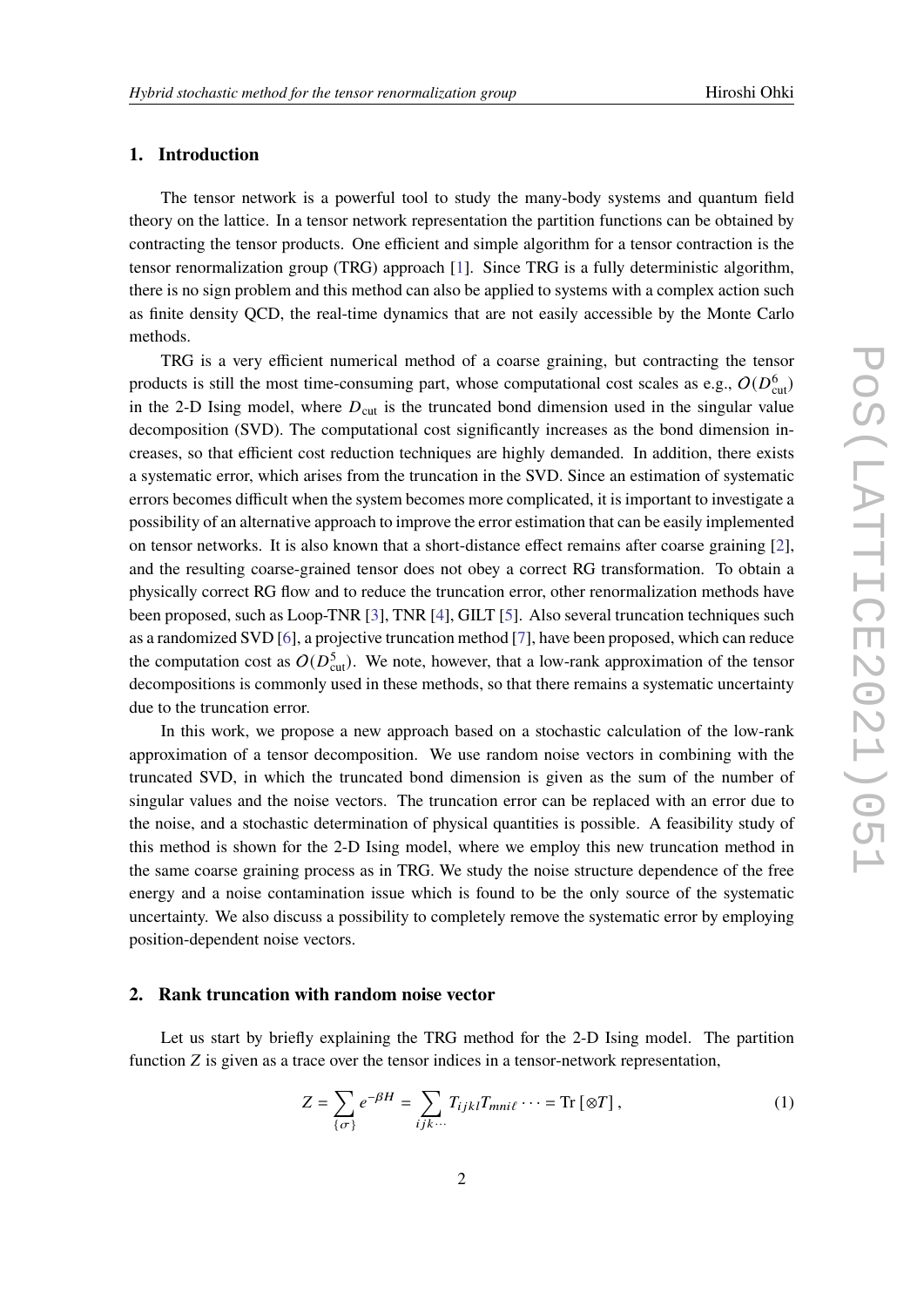where  $T_{ijkl}$  is the initial tensor. We express the tensor in a matrix representation,  $T_{ijkl} = M_{ijkl} =$  $M_{ab}$ , and  $T_{ijkl} = \tilde{M}_{jkl}$  =  $\tilde{M}_{cd}$ . Using the SVD, we represent a matrix M with a rank R as follows,

<span id="page-2-0"></span>
$$
M_{ab} = \sum_{s=1}^{R} \sqrt{\Lambda_s} u_{as} \sqrt{\Lambda_s} v_{sb},
$$
 (2)

where  $\Lambda_s$  is a singular value ( $\Lambda_1 \geq \Lambda_2 \geq \Lambda_3 \cdots$ ). Then the fourth-order tensor is approximated by a product of two low-rank third-order tensors with a rank  $D \leq R$  via the SVD,

$$
T_{ijkl} = M_{ab} \simeq \sum_{s=1}^{D} \sqrt{\Lambda_s} u_{as} \sqrt{\Lambda_s} v_{sb} = \sum_{s=1}^{D} S_{3as} S_{1sb},
$$
\n(3)

where  $S_{3as} = \sqrt{\Lambda_s} u_{as}$ , and  $S_{1sb} = \sqrt{\Lambda_s} v_{sb}$  are the third-order tensors. Similarly,  $S_{2,4}$  are also defined to approximate the other type of a tensor decomposition,  $\tilde{M}_{cd} \approx \sum_{s=1}^{D} S_{4cs} S_{2sd}$ . We then consider a coarse graining by contracting all the internal indices of the four third-order tensors of  $S_{1,2,3,4}$ . By repeating these processes *n*-times we obtain a renormalized tensor  $T_{i' i'}^{(n)}$  $\sum_{i'}^{(n)}$  as

$$
T_{i'j'k'l'}^{(n)} = \sum_{ijkl} S_{1i';ij}^{(n-1)} S_{2j';kj}^{(n-1)} S_{3lk;k'}^{(n-1)} S_{4il;l'}^{(n-1)} \equiv \text{Tr}[S_{1i'}^{(n-1)} S_{2j'}^{(n-1)} S_{3k'}^{(n-1)} S_{4l'}^{(n-1)}], \quad (n > 0) \tag{4}
$$

where  $T^{(0)} = T$  and  $S_{1,2}^{(0)}$  $1,2,3,4 = S_{1,2,3,4}$ . The bond dimension of the renormalized tensor  $D_{\text{cut}}$ is determined by the number of the singular values which also determines the accuracy of the method. The dominant computational cost for contractions scales as  $O(D_{\text{cut}}^6)$ , (the randomized TRG  $O(D_{\text{cut}}^5)$ ).

As shown above, TRG and other TRG-inspired renormalization methods use a low-rank approximation technique to reduce the computational cost, while it becomes a source of the systematic uncertainty. In order to reduce the systematic uncertainty with a limited number of bond dimensions, we propose a different rank truncation method using random noises. We introduce D-dimensional noise vectors  $\eta_r = (\eta_{1r}, \eta_{2r}, \cdots, \eta_{Dr})^T$  for  $r = 1, \cdots, N_r$ , where each vector component  $\eta_{ir}$  has a random number. We define a  $D \times N_r$  matrix  $\eta = (\eta_1, \dots, \eta_{N_r})$ , which satisfies the completeness condition

<span id="page-2-1"></span>
$$
\frac{1}{N_r}\boldsymbol{\eta} \cdot \boldsymbol{\eta}^\dagger = \sum_{r=1}^{N_r} \frac{1}{N_r} \eta_r \cdot \eta_r^\dagger = \mathbf{1}_{D \times D} + O(1/\sqrt{N_r}).\tag{5}
$$

This random noise vector can be used to decompose a matrix in combing with the SVD. Substituting **1** ∼  $\frac{1}{N_r} \eta \cdot \eta^{\dagger}$  into Eq. [\(3\)](#page-2-0) with  $D = R - D_{\text{svd}}$  we approximate the matrix *M* via the SVD as

$$
M_{ab} \simeq \sum_{s=1}^{D_{svd}} (\sqrt{\Lambda_s} u_{as} \sqrt{\Lambda_s} v_{sb}) + \sum_{s,t=D_{svd}+1}^{R} \sqrt{\Lambda_s} u_{as} \left(\frac{1}{N_r} \boldsymbol{\eta} \cdot \boldsymbol{\eta}^{\dagger}\right)_{st} \sqrt{\Lambda_t} v_{tb}.
$$
 (6)

From this decomposition we suggest a modification of the third-order tensor to include the noise vector part. For this purpose, we introduce the following modified third-order tensors as a function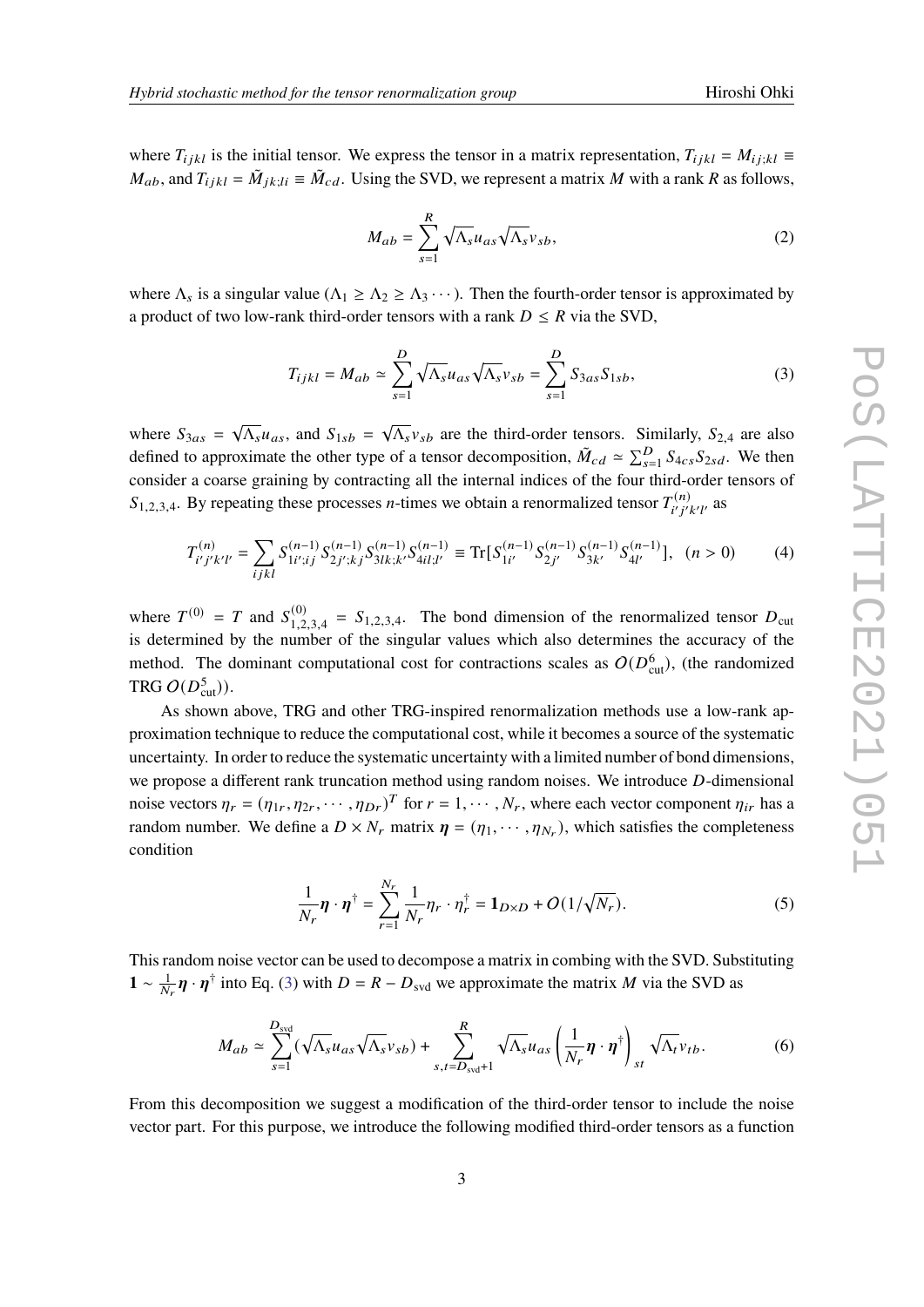of the noise vectors,

$$
\bar{S}_{3as}(\eta) \equiv \begin{cases}\n\sqrt{\Lambda_s} u_{as} & (1 \le s \le D_{svd}) \\
\sum_{i=D_{svd}+1}^R \sqrt{\frac{\Lambda_i}{N_r}} u_{ai} \eta_{is} & (D_{svd} + 1 \le s \le D_{svd} + N_r) \n\end{cases},
$$
\n
$$
\bar{S}_{1sb}(\eta) \equiv \begin{cases}\n\sqrt{\Lambda_s} v_{sb} & (1 \le s \le D_{svd}) \\
\sum_{i=D_{svd}+1}^R \sqrt{\frac{\Lambda_i}{N_r}} \eta_{si}^* v_{ib} & (D_{svd} + 1 \le s \le D_{svd} + N_r)\n\end{cases},
$$
\n(7)

and  $\bar{S}_{2,4}(\eta)$  are also defined similarly. Using the modified tensors  $\bar{S}_{1,2,3,4}$  with Eq. [\(5\)](#page-2-1) we immediately see  $M_{ab} = \lim_{N_r \to \infty}$  $D_{\frac{\text{svd}}{\sum}} + N_r$  $\overline{s=1}$  $\bar{S}_{3as}\bar{S}_{1sb}$  for any value of  $D_{svd}$ . Therefore, we can stochastically calculate the matrix decomposition. Since the modified third-order tensors include all the modes for the singular values, there is only a statistical error due to noise vectors instead of the truncation error, which ensures that the original matrix should be reproduced within the statistical error. It should be emphasized that a similar decomposition has already been employed in lattice QCD calculations for solving the Dirac equation, where a dominant part of the Dirac propagator is obtained using a low-mode part of the Dirac eigenvectors, and a high-mode part is stochastically evaluated using the random noise vectors. The graphical representation of the tensor decomposition is given in Fig. [1.](#page-3-0)



<span id="page-3-0"></span>**Figure 1:** Tensor decomposition and modified third order tensors in the random noise vector method.

#### **3. Hybrid stochastic method**

While the truncation error can be replaced with the statistical error, the bond dimension increases as  $N_r$  increases and the low-rank approximation of the matrix decomposition is not as good as the original TRG in the sense of the Frobenius norm due to the theorem by Eckhart-Young-Mirsky. Instead of increasing  $N_r$ , we adopt a statistical approach. Namely, we generate an ensemble of random noise vectors  $\eta^{[\ell]}$  ( $\ell = 1, \cdots, N$ ) with N being the total number of statistics, and  $\ell$  labels a sample number. Our strategy is that a matrix decomposition is approximately obtained from an ensemble average of the modified third-order tensors with keeping a lower value of  $N_r$ . In fact, in this hybrid stochastic method we can decompose the matrix as follows,

$$
M_{ab} = \frac{1}{N} \sum_{\ell=1}^{N} \sum_{s=1}^{D_{\text{svd}} + N_r} \bar{S}_{3as}(\eta^{[\ell]}) \bar{S}_{1sb}(\eta^{[\ell]}) + O(1/\sqrt{N_r N}).
$$
 (8)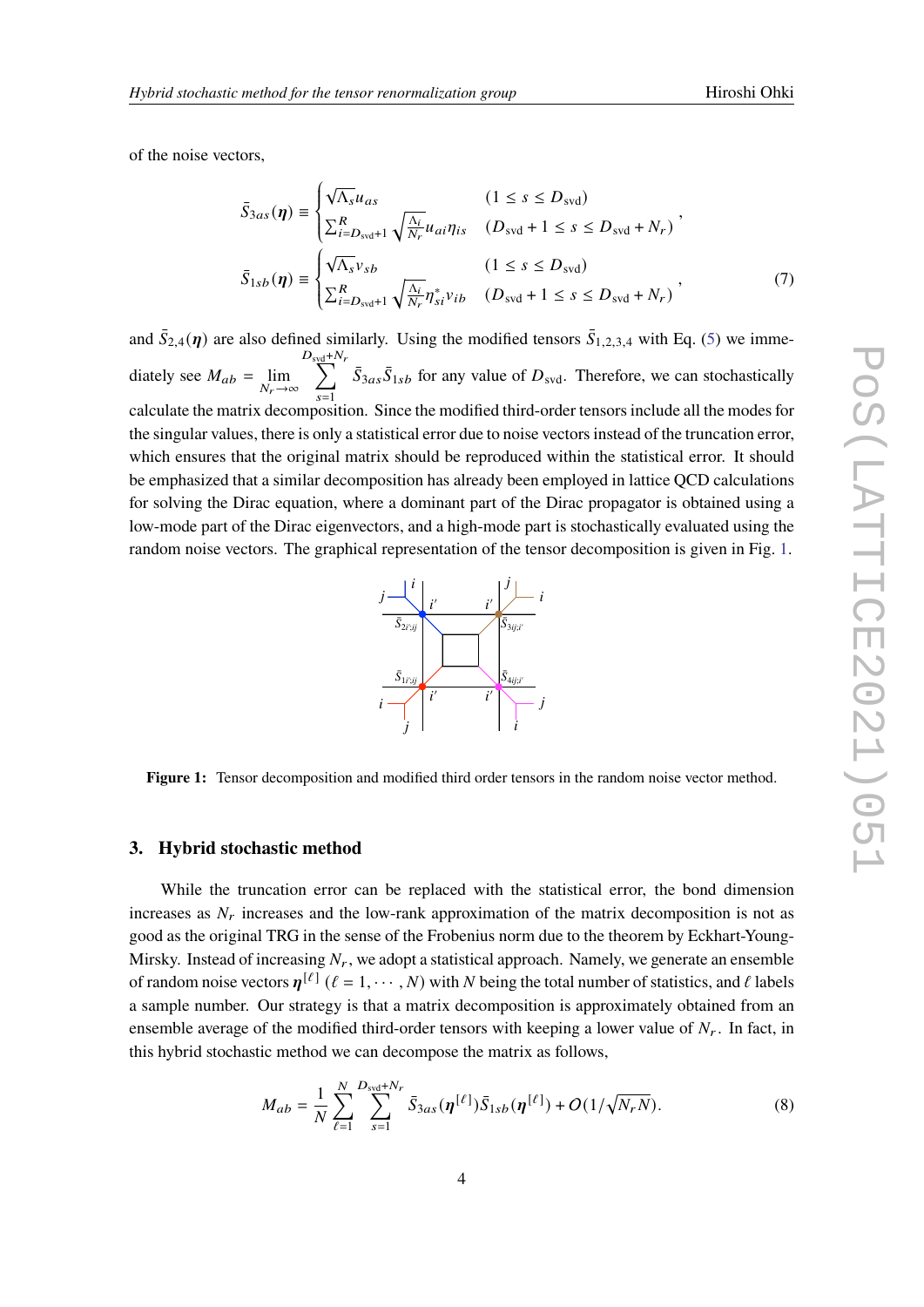Thus, an exact matrix decomposition can be obtained in the infinite statistical limit ( $N \to \infty$ ) while keeping  $N_r$  finite. This property is used to effectively reduce the bond dimensions. In the next section, we discuss how to obtain a renormalized tensor using the above tensor decompositions.

#### **3.1 Coarse graining with common noise**

In order to preserve the lattice isotropy which is important to efficiently carry out multiple steps of RG transformation, we notice that the same noise vector should be used for obtaining  $\bar{S}_{1,3}$ or  $\bar{S}_{2,4}$ . Thus, a simple way of coarse graining is to use a common noise vector for each site. A renormalized tensor is defined as

$$
T_{i'j'k'l'}^{(1)}(\eta_1, \eta_2, \eta_1, \eta_2) = \text{Tr}[\bar{S}_{1i'}(\eta_1^{[\ell]}) \bar{S}_{2j'}(\eta_2^{[\ell]}) \bar{S}_{3k'}(\eta_1^{[\ell]}) \bar{S}_{4l'}(\eta_2^{[\ell]})],
$$
\n(9)

where the tensor indices i' j'k', and l' run from 1 to  $D_{\text{svd}} + N_r$ , and hence the bond dimension  $D_{\text{cut}}$ for a renormalized tensor  $T^{(1)}$  is given as  $D_{\text{cut}} = D_{\text{svd}} + N_r$ . Since the same renormalized tensor is obtained at each site, it is sufficient to calculate a tensor contraction at a single plaquette for each RG step, while  $\eta_1^{[\ell]}$  $\eta_1^{[\ell]}$  and  $\eta_2^{[\ell]}$  $\frac{1}{2}$  are different in general (See Fig. [2\)](#page-4-0). By iterating the RG process, we obtain a sequence of renormalized tensors for each sample  $\ell$ ,

<span id="page-4-1"></span>
$$
T^{(0)} \to T^{(1)}[\ell] \to T^{(2)}[\ell] \dots \to T^{(n)}[\ell], \ (\ell = 1, \dots, N),
$$
\n(10)

in which the ensemble of noise vectors should be generated for each RG step independently. Thus, any physical observables are calculated as an ensemble average in terms of  $T^{(n)[\ell]}$ . We note, however, that there exists an unwanted additional systematic error that arises from a cross contamination effect due to a multiple use of the same noise vectors. We will discuss the effect later, and in order to avoid the additional systematic error we will consider position-dependent noise vectors.

<span id="page-4-0"></span>

**Figure 2:** RG transformation of the tensor network with common noises.

As a benchmark study of the common noise method, we calculate the free energy density  $f$ in the 2-D Ising model. We employ the  $Z_2$  noise, i.e.,  $\eta_{ir}$  takes  $\pm 1$  randomly. We calculate an averaged  $f$  with  $N$  statistics at the  $n$ -th RG step as

$$
f = \frac{1}{2^n} \frac{1}{N} \sum_{\ell=1}^N (-T \log Z(T^{(n)[l]})), \quad Z(T^{(n)[l]}) = \text{Tr} \left[ T^{(n)[l]} \right] = \sum_{i,j=1}^{D_{\text{cut}}} T_{ijij}^{(n)[l]}.
$$
 (11)

The statistical error is estimated from the variance of the data, where we discard some unphysical data  $(Z(T^{(n)[l]}) < 0)$  from the analysis. In the left panel of Fig. [3,](#page-6-0) we show the result of the relative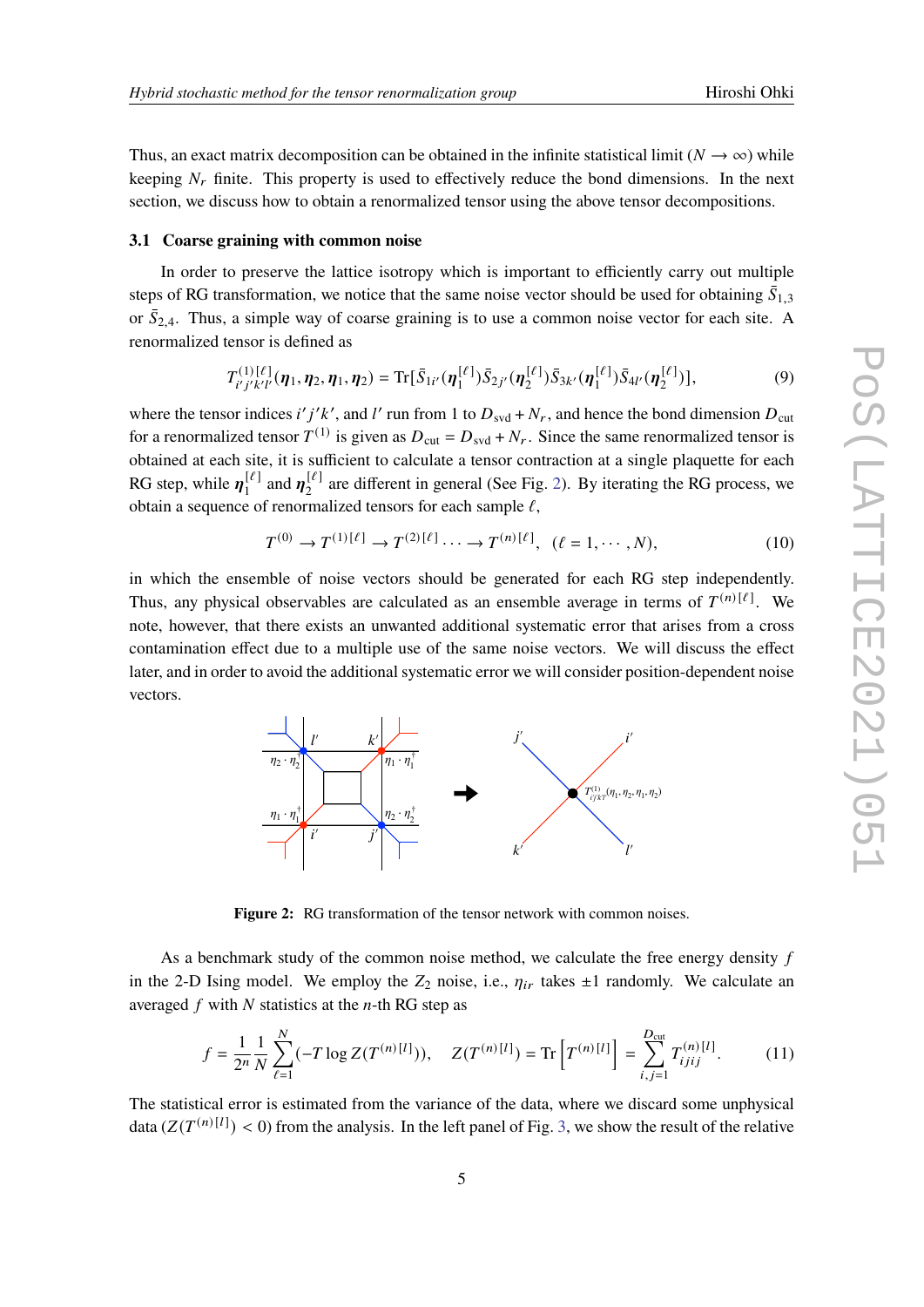deviation from the Onsager's exact result,  $\delta f = (f - f_{ex})/f_{ex}$  at the critical temperature  $T = T_c$ for several values of noise vectors. In comparison, the results obtained from the original TRG  $(D_{\text{svd}} = 50, N_r = 0)$  are also shown. We can observe a much better accuracy than the original TRG (more than  $O(10^{-1})$  magnitude difference) by optimizing the numbers of singular values and noise vectors. We also show a scattering plot of  $\delta f$  for each sample in the right panel of Fig. [3.](#page-6-0) The fluctuation is well controlled and we find that all the samples except the unphysical samples have better accuracy than the original TRG. We also observe a plateau (RG fixed-point tensors) for  $n \ge 28$ as in the case of the original TRG, in which the statistical error does not grow as increasing the RG steps. This plateau also indicates that there exists a systematic deviation that can not be reduced by increasing the statistics. We consider this systematic deviation as a cross contamination effect due to a multiple use of the same noise vectors. Since we use a common noise vector for each RG process, e.g. in  $\bar{S}_{1,3}$  (Eq.[\(9\)](#page-4-1)), we have a contact term originated from e.g.  $\frac{1}{N_f^2} \sum_{r,s=1}^{N_r} \eta_{ir} \eta_{rj}^* \eta_{ks} \eta_{sl}^*$ , which causes a systematic deviation from the Kronecker deltas. In fact, the existence of a contact term is inevitable to preserve the isotropy, so that we could not completely remove all the systematic error in the common noise method. We note, however, that the resulting error is much smaller than the original TRG. It should be also noted that this noise method can be straightforwardly implemented in other tensor networks with the same order of the computational cost per sample.

#### **3.2 Coarse graining with position-dependent noise**

In order to completely remove the systematic error, we shall consider position-dependent noise vectors. The renormalized tensor is defined as

$$
T_{i'j'k'l'}^{(1)} = \text{Tr}[\bar{S}_{1i'}(\eta_1^{[\ell]})\bar{S}_{2j'}(\eta_2^{[\ell]})\bar{S}_{3k'}(\eta_3^{[\ell]})\bar{S}_{4l'}(\eta_4^{[\ell]})],
$$
\n(12)

where  $\eta_i^{[\ell]}$  is independently generated at each site *i*. We refer this method as position-dependent noise method. Since the isotropy is completely broken, we have to calculate a renormalized tensor for each plaquette, where we also have to take into account the boundary conditions in a finite volume. Therefore, the system volume  $V$  has to be fixed, resulting in a restriction on the maximum number of the RG transformations. See Fig. [4](#page-7-1) for multiple steps of RG transformations in this method. At each coarse-graining step, we obtain a statistical ensemble of tensor configurations, so that this approach is similar to a Monte Carlo method, where the probability of a spin variable is given by the Boltzmann distribution, while in this case the tensor variables are generated randomly by noise vectors in analogous to a random walk. Thanks to this tensor configurations the long distance correlation can also be taken into account automatically. If we repeat this RG process until being a single tensor, the total computational cost will be proportional to the volume. Therefore, this method has the disadvantage of computational cost scaling as  $O(VD^6)$  per configuration. It, however, guarantees that a correct result should be obtained within the statistical error, as we desired.

Fig. [5](#page-8-6) shows our preliminary results for the position-dependent noise method. Since an ensemble average of the partition function  $Z^{(n)} = \frac{1}{N} \sum_{\ell=1}^{N} T^{(n)[\ell]}$  has no systematic error, we calculate the free energy density from the partition function as  $f = -\frac{T}{2}$  $\frac{T}{2^n}$  log  $Z^{(n)}$ . The results give a much more accurate result than both the common noise and the original TRG methods for each RG step. But the results largely fluctuate depending on RG steps and the statistical error may not be correctly estimated for larger RG steps due to a small number of statistics ( $N = 20$ ). Since the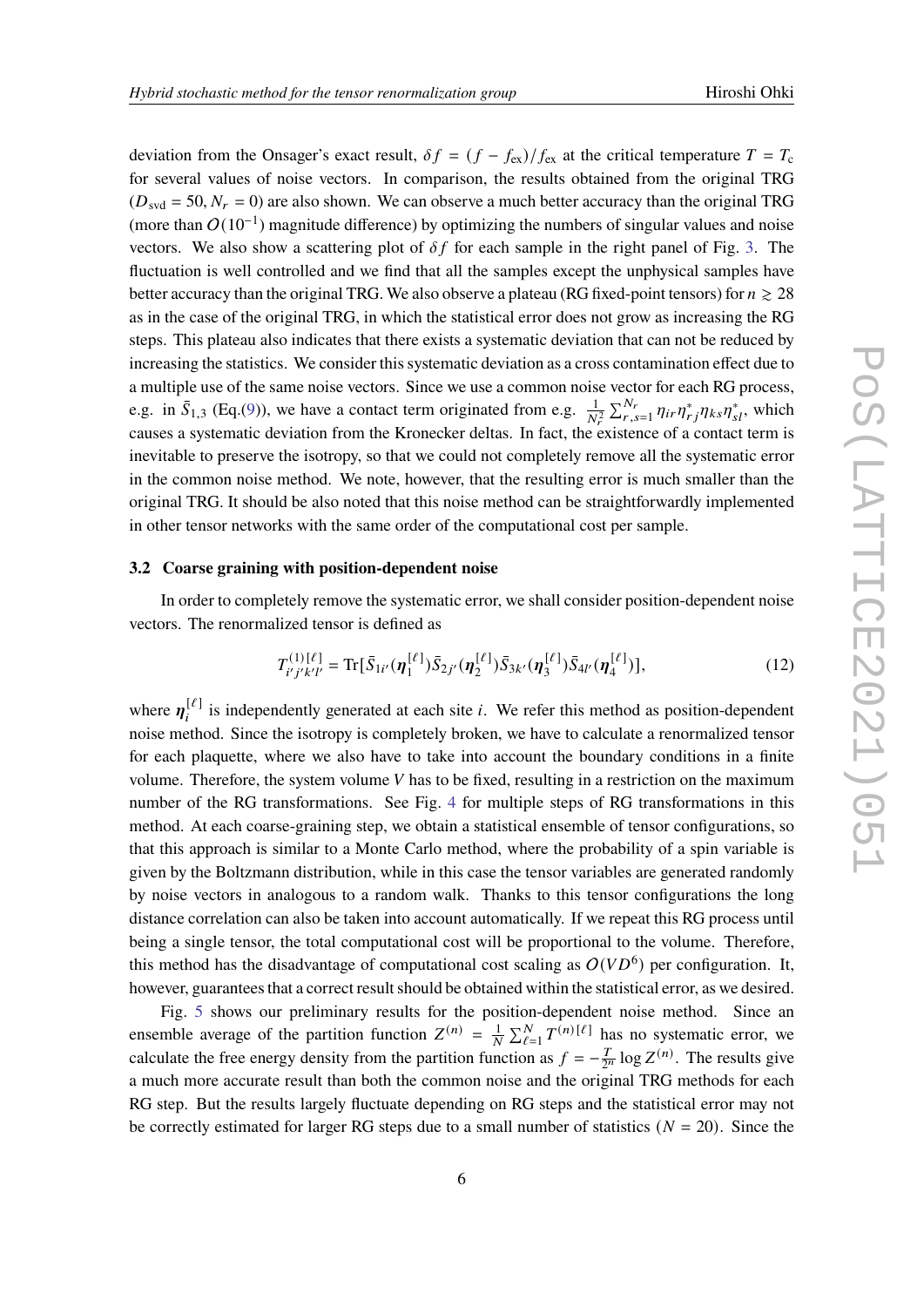<span id="page-6-0"></span>

**Figure 3:** Benchmark results for the RG flow in the common noise method. (Top) Relative deviation between our result and the exact result for the free energy density  $|\delta f|$  with several values of the noise dimensions at the critical temperature  $T = T_c$ . The number of statistics is  $N = 200$  for all the results and the bond dimension is fixed to  $D_{\text{cut}} = 50$ . The TRG result ( $D_{\text{svd}} = 50$ ,  $N_r = 0$ ) is also shown for comparison. (Bottom) The sample dependence of  $\delta f$  at  $n = 50$  (RG step). The dashed (red) line represents the mean value.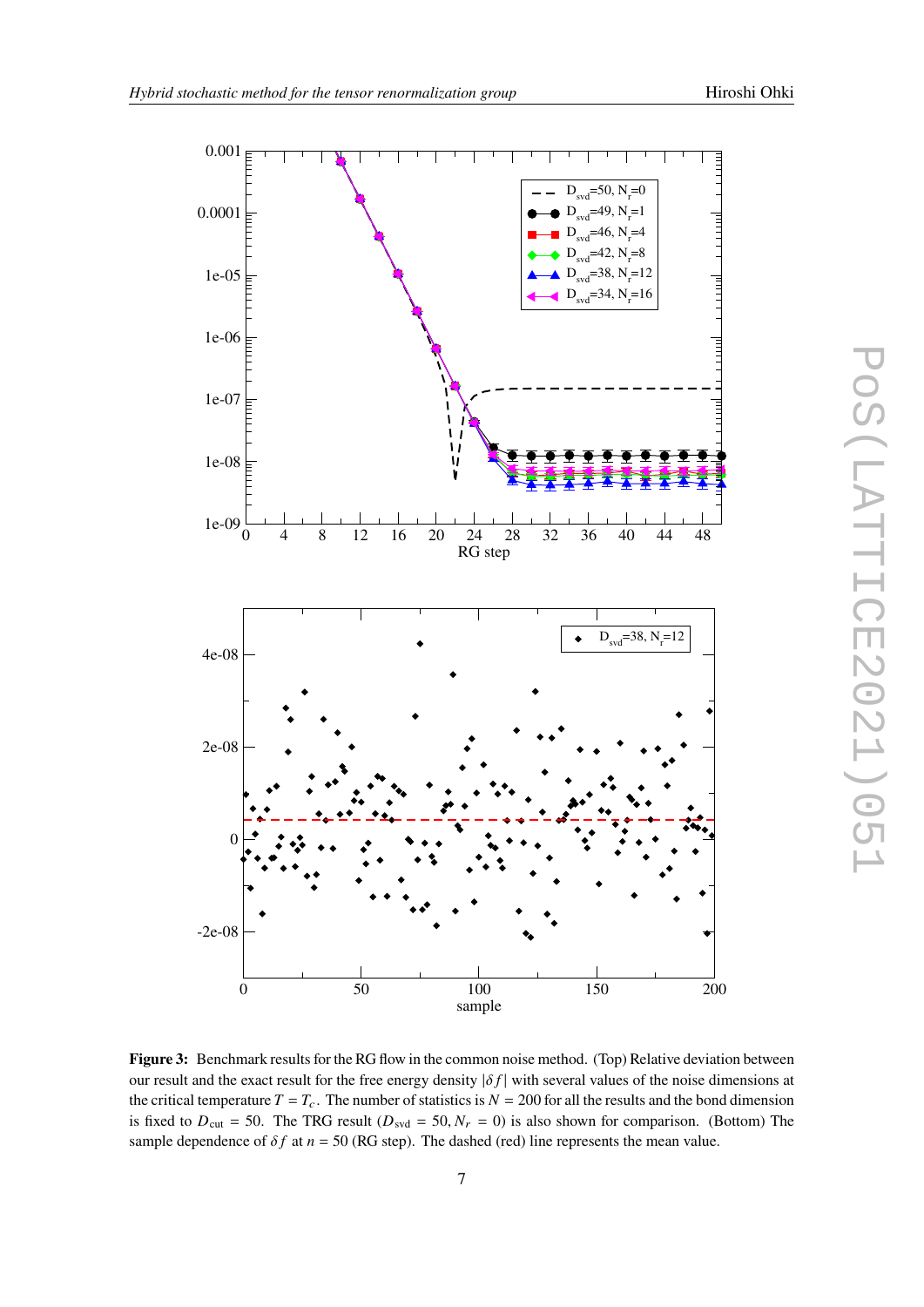<span id="page-7-1"></span>

**Figure 4:** RG transformation of the tensor network with position-dependent noise vectors for  $2 \times 2$  lattice. In the initial lattice four different noise vectors  $\eta_{1,2,3,4}$  are distributed to the four sites. The tensor contraction for each plaquette is carried out. After the RG transformation, there exists a  $1 \times 2$  lattice, where two different noise vectors  $\eta_{5,6}$  are distributed. The tensor contraction for one plaquette is carried out, and a renormalized tensor  $T^{(2)}$  is obtained.

fluctuation comes from truncated components of the SVD, a more stable and accurate result should be obtained by increasing  $D_{\text{svd}}$ . A detailed study will be reported in Ref. [\[8\]](#page-8-7).

# **4. Summary**

We have proposed new low-rank approximation methods for TRG by utilizing random noise vectors in combining with the SVD. In this method we generate tensor ensembles, and any physical observables are statistically calculated from this ensembles. In the case of the common noise method, there exists a small systematic error due to a multiple use of the same noise vectors. In order to completely remove the truncation error, we consider position-dependent noise vectors, by which a statistical ensemble for the tensor configuration is generated. Since there is no systematic error, it is guaranteed that the result should become exact in the infinite statistical limit with finite  $D_{\text{cut}}$ . We have tested these two methods in the 2-D Ising model, where we obtain a better accuracy in both cases than the original TRG with a small statistics. The computational costs for the common noise method per sample is the same order of the original TRG. On the other hand, the positiondependent noise method will cost as expensive as  $O(VD_{\text{cut}}^6)$ . It should be emphasized that our noise methods can be implemented to other coarse graining processes of tensor networks as long as the SVD is used. A more detailed study of the noise methods are given in Ref. [\[8\]](#page-8-7).

### **Acknowledgments**

We would like to thank Shinji Takeda for fruitful discussions. M. T. is supported by U.S. DOE grant #DE-SC0010339. H. O. is supported in part by JSPS KAKENHI Grant Numbers 17K14309, 18H03710, and 21K03554.

# **References**

<span id="page-7-0"></span>[1] M. Levin and C. P. Nave, Phys. Rev. Lett. **99**, no.12, 120601 (2007) doi:10.1103/Phys-RevLett.99.120601 [arXiv:cond-mat/0611687 [cond-mat.stat-mech]].